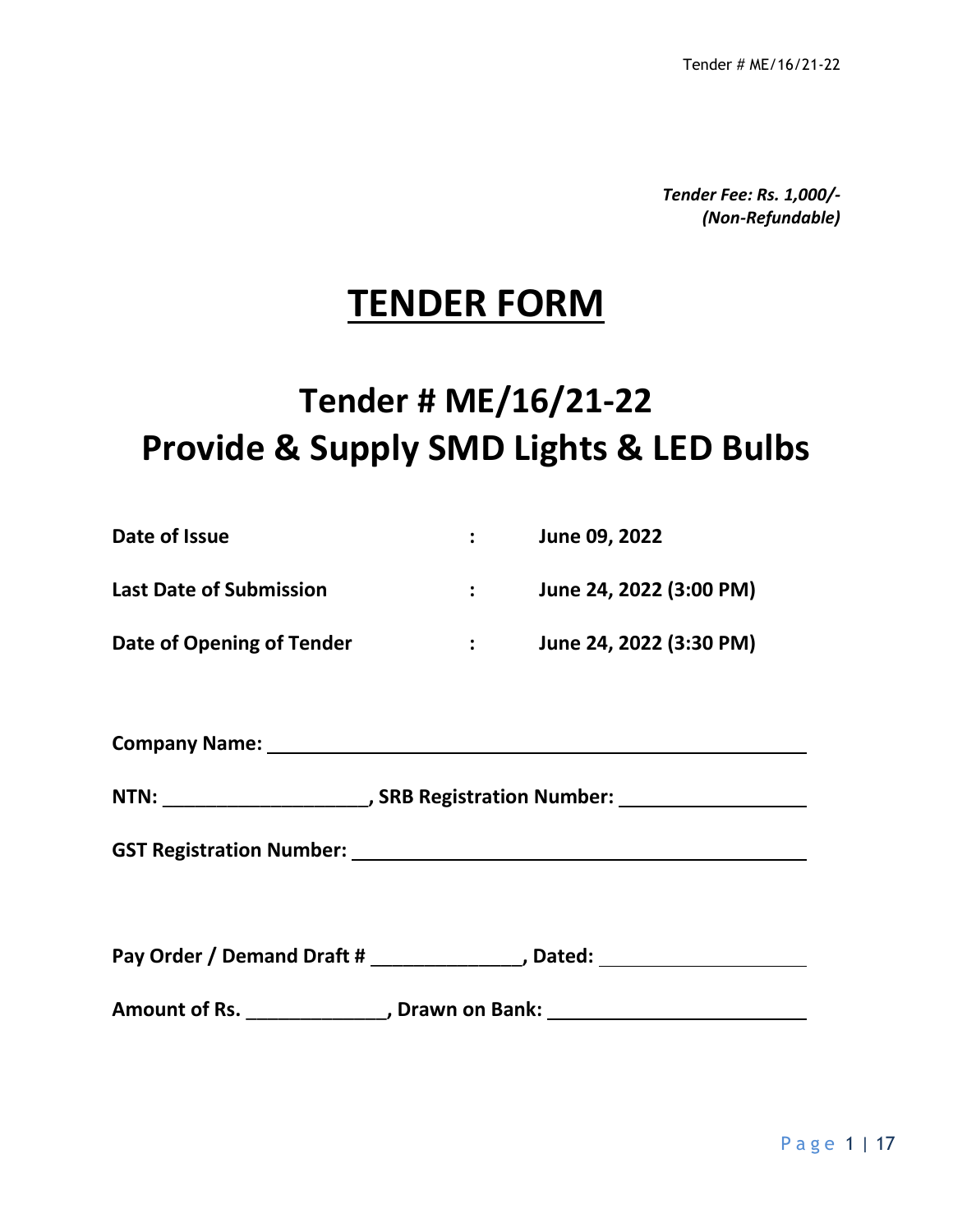# **Notice Inviting Tender (NIT)**

# **Tender Notice**

The Institute of Business Administration, Karachi (IBA) invites sealed bids from active taxpayers of manufacturers/firms/companies/distributors/suppliers registered with relevant tax authorities for the following tender.

| <b>Tender Title (Ref. No.)</b>                                                   | Procedure        | <b>Bid Security</b> |
|----------------------------------------------------------------------------------|------------------|---------------------|
| Provide & Supply SMD Lights & LED Bulbs                                          | Single Stage One | 2%                  |
| $(ME/16/21-22)$                                                                  | Envelope         |                     |
| <b>Tender Fee &amp; Dates</b>                                                    |                  |                     |
| Fee: Rs. 1,000/-                                                                 |                  |                     |
| Issuance start date: June 09, 2022, at 9:00 AM                                   |                  |                     |
| Issuance end date & time: June 24, 2022, at 3:00 PM                              |                  |                     |
| Submission date & time: June 09, 2022, to June 24, 2022, from 9:00 AM to 3:00 PM |                  |                     |
| Opening date & time: June 24, 2022 at 3:30 PM                                    |                  |                     |

Tender Documents may be collected after submission of paid fee challan from the Office of **Head of Procurement, Fauji Foundation Building, IBA Main Campus, University Enclave, Karachi** on any working day (Monday to Friday). Alternatively, the tender document can be downloaded from the website. The Tender fee challan is to be generated from the IBA website <https://www.iba.edu.pk/tenders> which may be deposited in any branch of Meezan Bank Ltd. Sealed bids should be dropped in Tender Box placed at the Security Office, Gate # 4, IBA Main Campus, University Enclave, Karachi and will be opened on the same date & venue in the presence of the bidders' representatives who may wish to attend. In case of a holiday, the tender shall be opened/received on the next working day at the same place and time. Bid Security in form of Pay Order or Demand Draft has to be submitted in favour of "IBA Karachi" along with the Tender.

Kindly mention "Tender Number" at the top left corner of the envelope.

**N.B.** IBA Karachi reserves the right to reject any bid or cancel the bidding process subject to the relevant provision of SPP Rules 2010.

#### **R E G I S T R A R**

IBA, Main Campus, University Enclave, Karachi 75270 111-422-422 Fax (92-21) 99261508 Contact Person Sr. Executive Procurement on 38104700 ext: 2152 Email [tenders@iba.edu.pk](mailto:tenders@iba.edu.pk) Website<https://www.iba.edu.pk/tenders>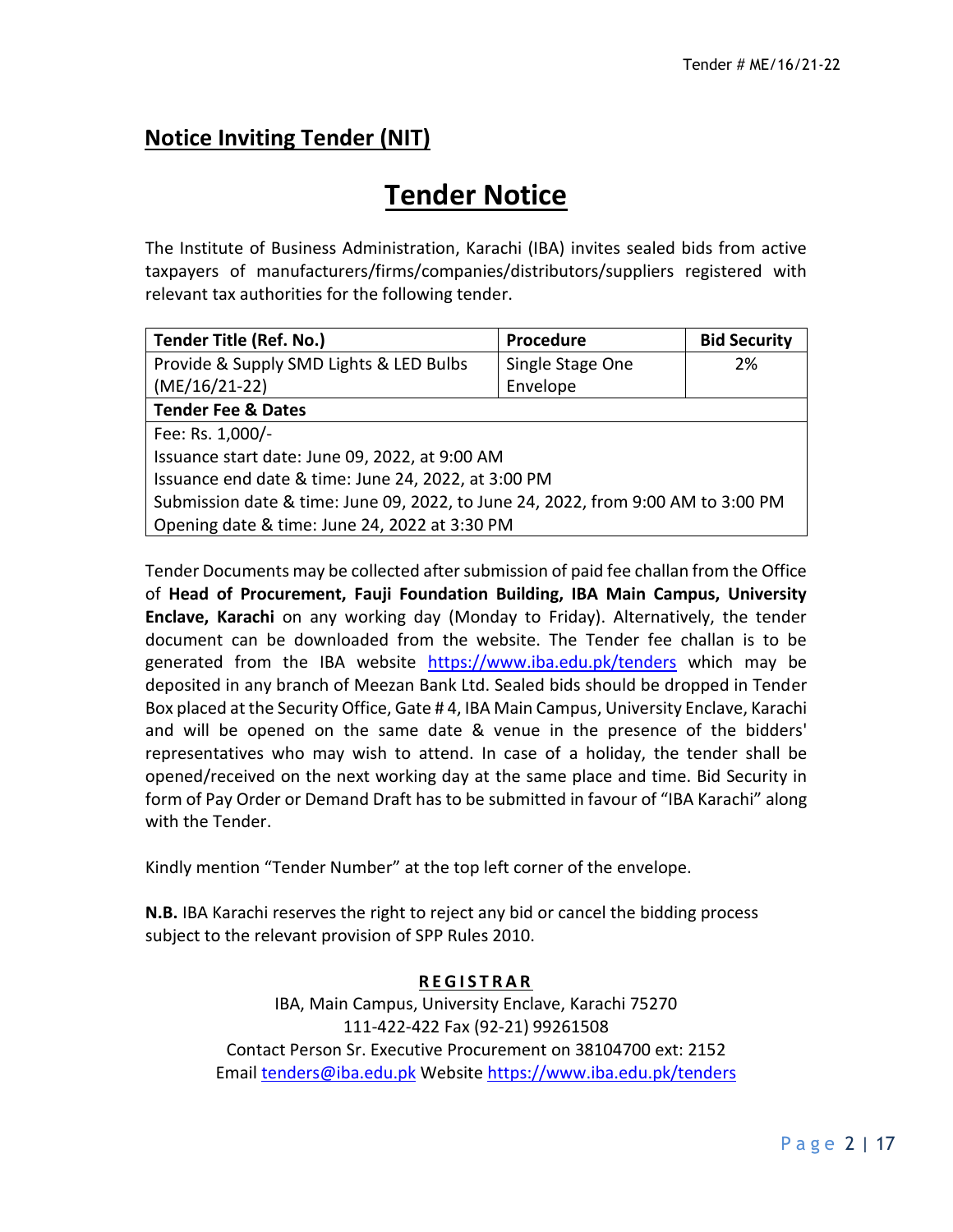# **C O N T E N T S**

| 1. Introduction                   | Page 4  |
|-----------------------------------|---------|
| 2. Instructions                   | Page 5  |
| 3. Bidding Data                   | Page 7  |
| 4. Terms & Conditions             | Page 8  |
| 5. Integrity Pact                 | Page 10 |
| 6. Bidder Qualification Criteria  | Page 11 |
| 7. Bill of Quantity               | Page 12 |
| 8. General Conditions of Contract | Page 14 |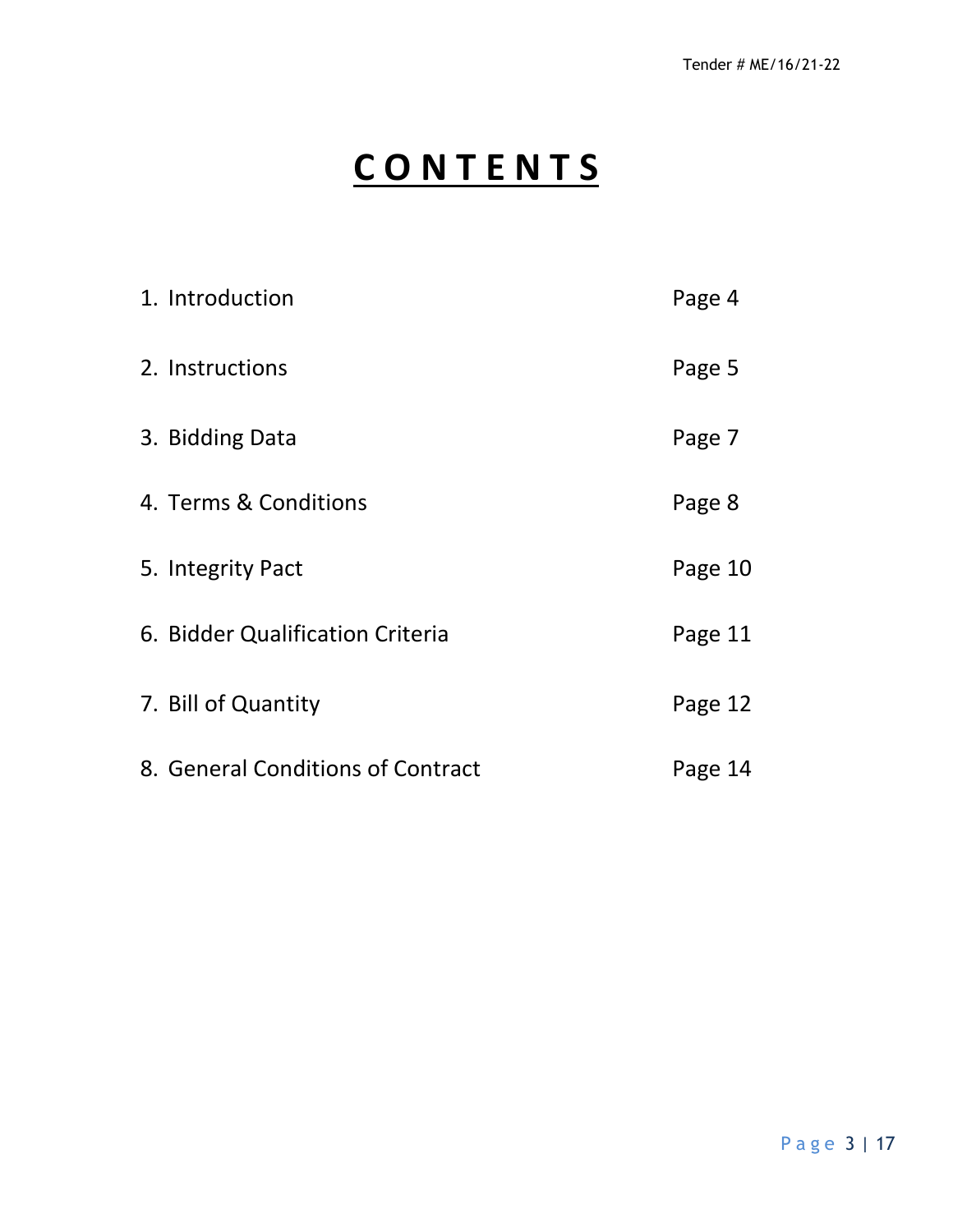# **1. Introduction**

#### Dear Tenderer

Thank you for the interest you have shown in response to the IBA's advertisement which has floated on IBA & SSPRA websites on June 09, 2022, to "Provide & Supply SMD Lights & LED Bulbs".

The Institute of Business Administration, Karachi (IBA) is the oldest business school outside North America. It was established in 1955 with initial technical support provided by the Wharton School of Finance, University of Pennsylvania. Later, the University of Southern California (USC) set up various facilities at the IBA & several prominent American professors were assigned to the IBA. The course contents, the curriculum, the pedagogical tools & the assessment & testing methods were developed under the guidance of reputed scholars from these two institutions. IBA has zealously guarded the high standards & academic traditions it had inherited from Wharton & USC while adapting and adjusting them over time.

We expect to avail services/works/items of high standards that meet our prime & basic specifications through this transaction.

Please contact Senior Executive Procurement on 38104700 ext: 2152 for any information and query.

Thank you.

-sd-

**Registrar**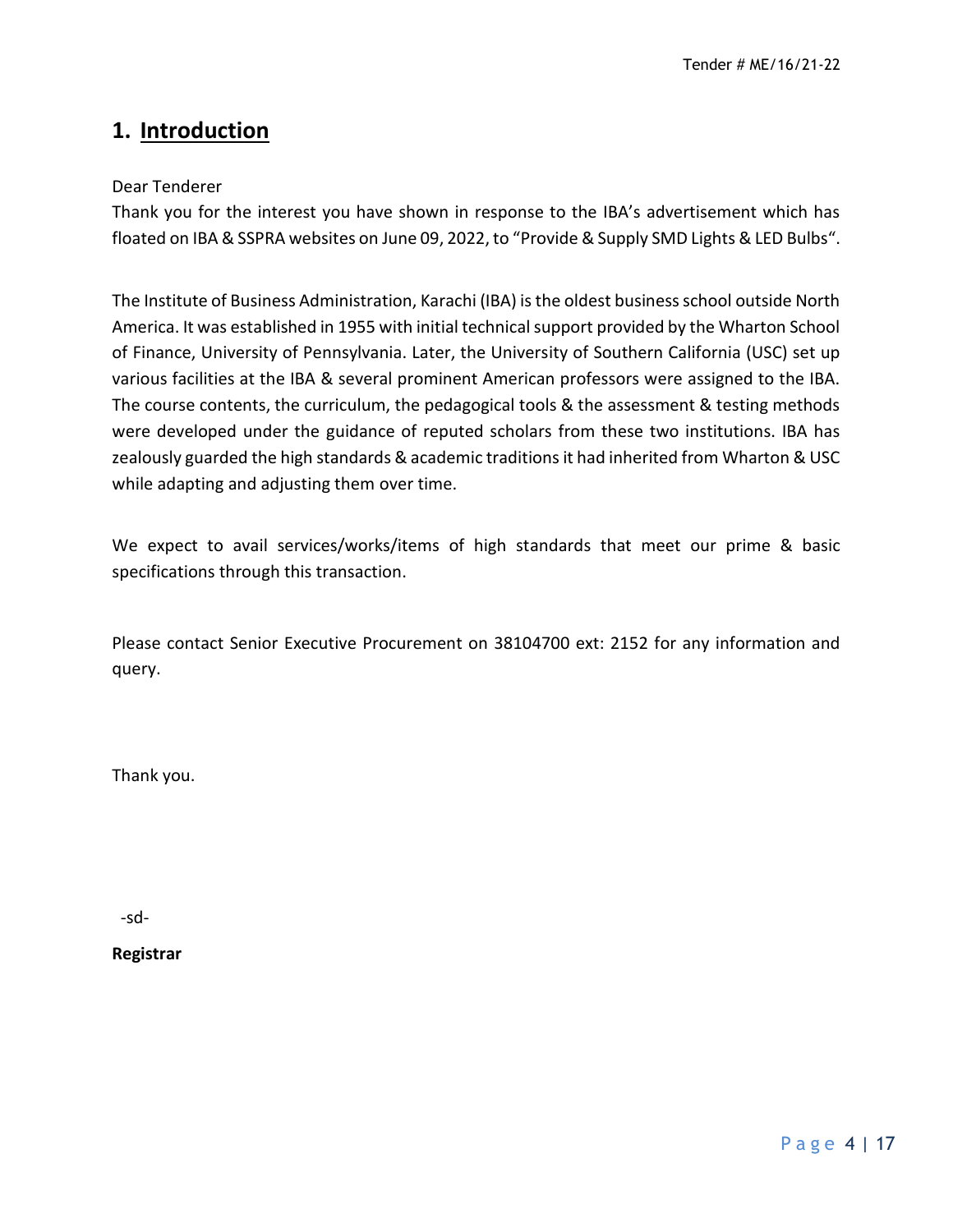# **2. Instructions**

## **(a) Sign & Stamp**

It is necessary to fill in the Tender Form meticulously and sign & stamp every page. Moreover, attach the required supporting documentation according to the requirement. The tender document will be accepted ONLY on the IBA's prescribed Tender Document available on IBA's Website.

# **(b) Filling of Tender Form**

It is mandatory to fill the Tender Form in writing in ink or type. Do not leave any column/item blank. If you want to leave the item/column un-answered please, write 'Doesn't Apply/Doesn't Arise'. If you need more space, please attach a paper & clearly mention the item/column name or number etc that referred to the column/item of the Tender Form.

# **(c) Collection of Tender**

You can collect the Tender Document from the office of the Head of Procurement, Ground Floor, Fauji Foundation Building, IBA Main Campus, University Enclave, Karachi from June 09, 2022, to June 24, 2022, during working hours 9:00 AM to 3:00 PM.

# **(d) Tender Number**

Please mention "Tender Number" at the top left corner of the envelopes. IBA, Karachi may reject any bid subject to the relevant provision of SPP Rules 2010 and may cancel the bidding process at any time before acceptance of bid or proposal as per Rule-25(i) of said rules.

# **(e) Communication**

Any request for clarification regarding technical specification should be submitted in writing to:

| Contact Person (IBA): | Senior Executive Procurement          |
|-----------------------|---------------------------------------|
|                       | Institute of Business Administration, |
|                       | Main Campus, University Enclave,      |
|                       | Karachi                               |
| Tel #:                | 021 38104700; Ext 2152                |
| Email:                | tenders@iba.edu.pk                    |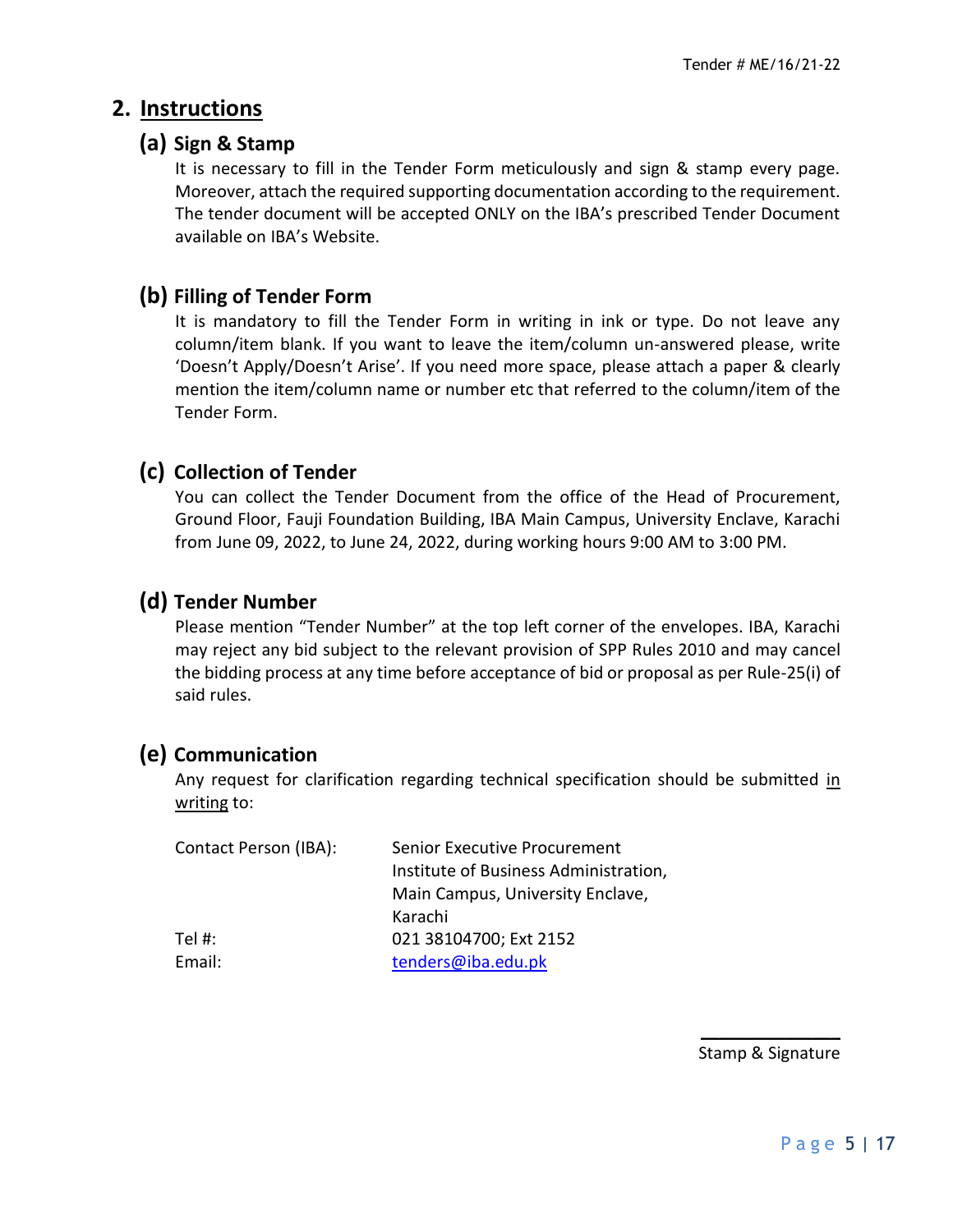#### **(f) Submission of Documents and Address**

Separate envelopes clearly labelled for 'Original Document' and 'Bid Security' must be submitted on or before the last date to submit the tender documents. Tender Documents can be dropped in Tender Box placed at the Security Office, Gate # 4, IBA Main Campus, University Enclave, Karachi till 3:00 PM on June 24, 2022. **Tender Documents received by fax or email will not be accepted.**

## **(g) Rights**

Competent authorities reserve the right to accept or reject any quotation/tender without any reason thereof.

### **(h) Point of Delivery**

Supply will be delivered at IBA Store Main Campus University Enclave Karachi. IBA is not liable to pay any Custom duty, Levies, Taxes, Demurrage or any other charges, Warehousing, Logistics etc.

#### **(i) Clarification / Proof**

Please submit copies of certificates of registration with the Sales Tax and Income Tax departments. The manufacturer/firms/companies/distributors/suppliers should also provide copy(ies) of the certificate(s) etc as proof of their claim.

#### **(j) Conditional / Optional / Alternate Bids**

Such bids will not be accepted.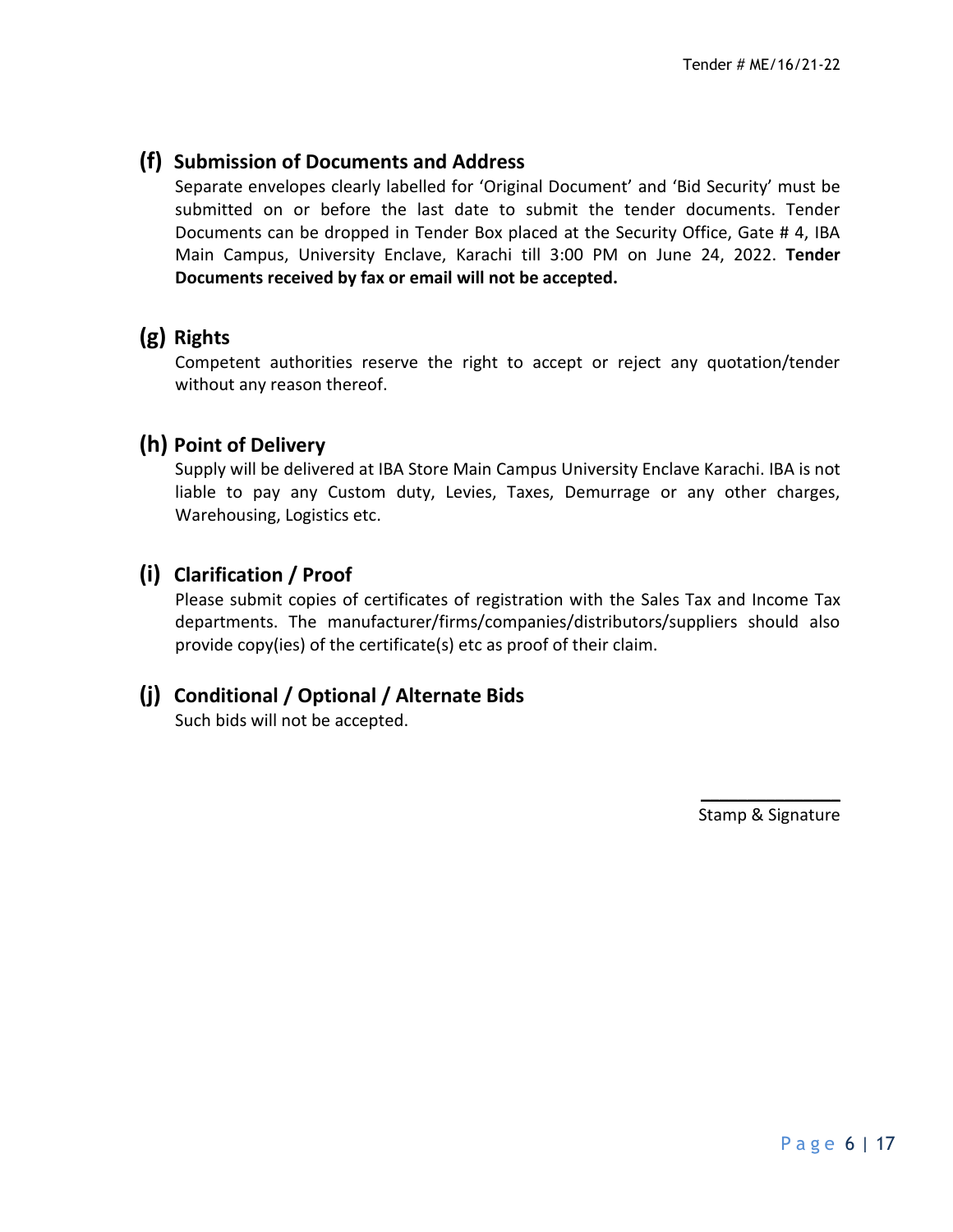# **3. Bidding Data**

- **(a) Name of Procuring Agency:** Institute of Business Administration, Karachi.
- **(b) Brief Description of Works**: Provide & Supply SMD Lights & LED Bulbs.
- **(c) Procuring Agency's address**: Main Campus, University Enclave, Karachi.
- **(d) Amount of Bid Security**: Bid Security of 2% of the total amount/cost will be submitted along with Tender Documents in the shape of PAY ORDER / DEMAND DRAFT only in the name of the Institute of Business Administration, Karachi.
- **(e) Period of Bid Validity (days**): Ninety (90) Days.
- **(f) Deadline for Submission of Bids along with time**: The last date of submitting the Tender Document in a sealed envelope is June 24, 2022, by 3:00 PM in the Tender Box placed at the Security Office, Gate # 4, IBA Main Campus, University Enclave, Karachi. The Tender will be opened on the same day at 3:30 PM in the presence of representatives who may care to attend.
- **(g) The Venue, Time, and Date of Bid Opening**: The Tender will be opened on June 24, 2022, at 3:30 PM at IBA Main Campus, University Enclave, Karachi in the presence of representatives who may care to attend.
- **(h) Time for Completion from written order of commencing**: 30 days.
- **(i) Liquidity damages**: Liquidity damages at the rate of 2% per month of the total contract amount will be imposed on delayed delivery.

| (j) Deposit Receipt No:               | Dated:        |  |
|---------------------------------------|---------------|--|
| <b>Amount</b> (in words and figures): |               |  |
| Pay Order / Demand Draft #:           | , Amount: Rs. |  |
| Drawn on Bank:                        | Dated:        |  |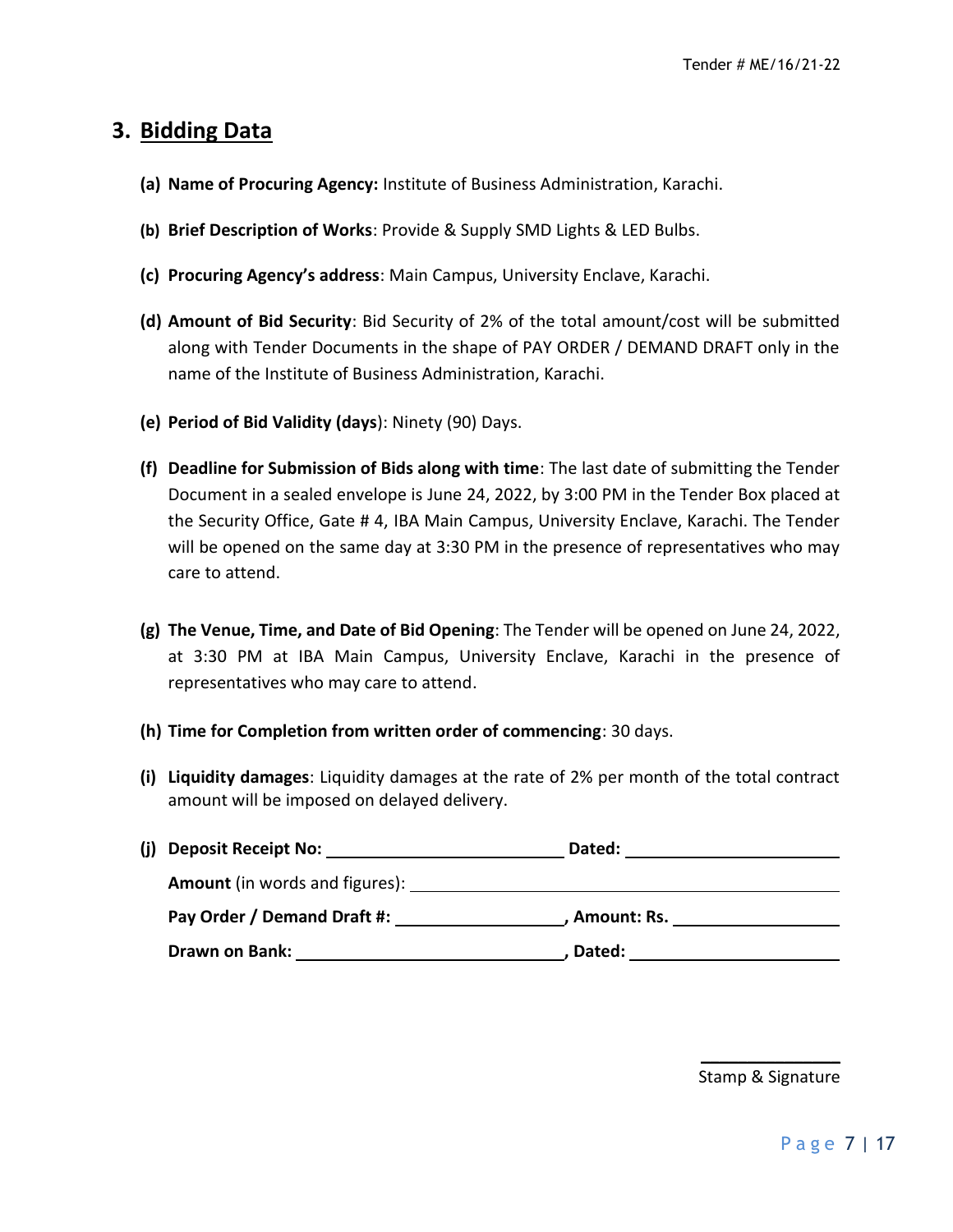# **4. Terms & Conditions**

#### **a. Bid Security**

Bid Security, in the shape of a bank draft/pay order in the name of "**Institute of Business Administration**" Karachi, equivalent to 2% of the total cost of bid, should be submitted along with the tender documents.

#### **b. Performance Security**

Successful bidder should provide 5% Performance Security of total value of Purchase Order in the form of Pay Order or bank guarantee prior to the signing of the Contract. The Performance Security shall extend at least three months beyond the completion of the contract.

#### **c. Validity of the Tender**

All proposals and prices shall remain valid for a period of 90 days from the closing date of the submission of the proposal. However, the Manufacturer/firms/companies/ distributors/suppliers are encouraged to state a longer period of validity for the proposal.

#### **d. Currency**

All currency in the proposal shall be quoted in Pakistan Rupees (PKR).

#### **e. Ownership**

The ownership of all products and services rendered under any contract arising as a result of this tender will be the sole property of IBA.

#### **f. Arbitration and Governing Law**

This tender and any contract executed under this tender shall be governed by and construed in accordance with the laws of Pakistan. The IBA and all Manufacturers/firms/companies/distributors/suppliers responding to this tender and parties to any contract executed pursuant to this tender shall submit to the exclusive jurisdiction of the Pakistani courts. The arbitration proceeding will be governed by the Arbitration Act, of 1940, and the substantive and procedural law of Pakistan. The venue shall be Karachi.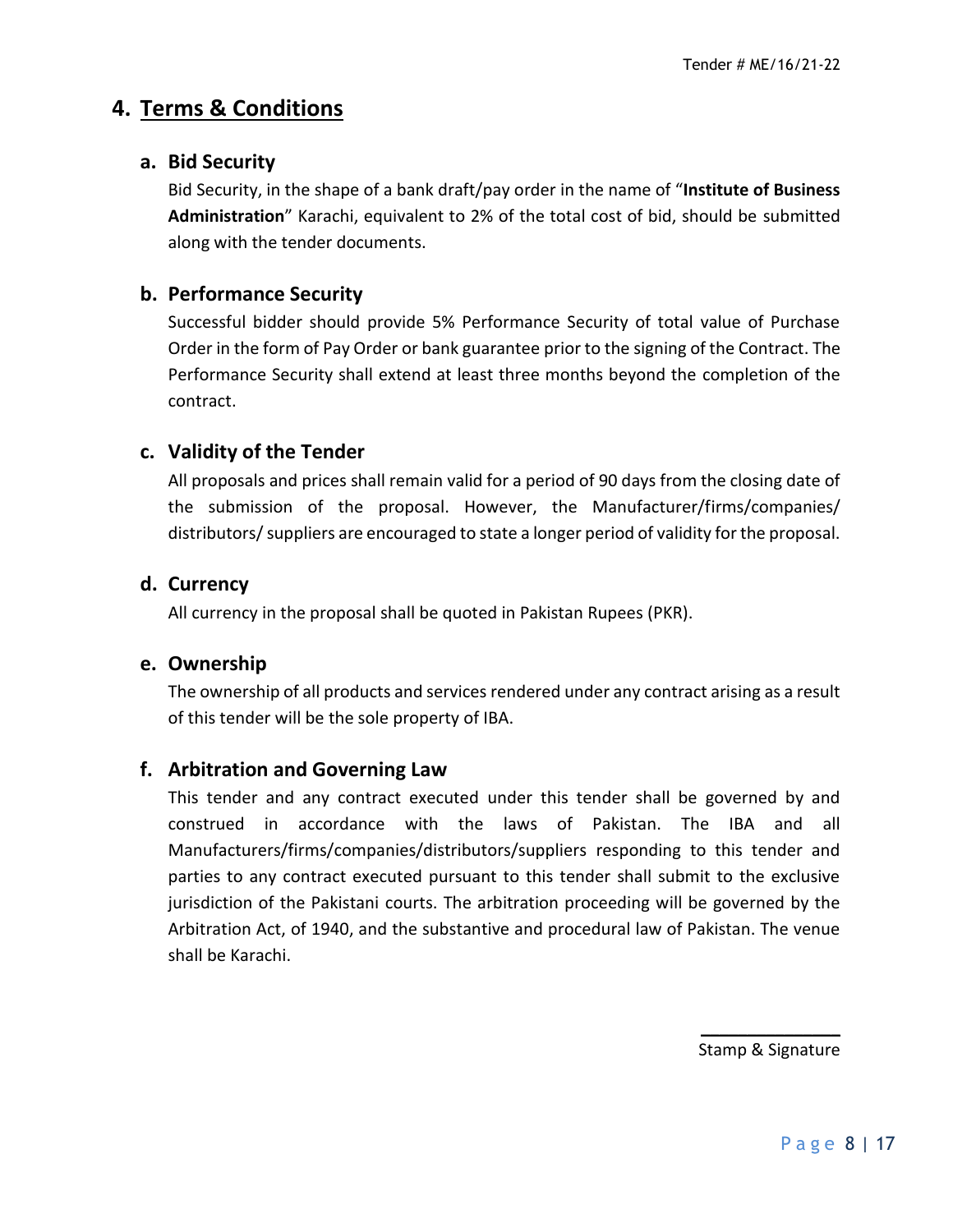## **g. Acceptance of Tender**

The IBA reserves the right not to accept the lowest and to annul the bidding process without assigning any reason whatsoever. IBA Karachi may ask to provide a demo unit that the supplier quoted in the tender. After the final inspection of the unit, the decision will be made.

### **h. Support Capabilities**

The Manufacturer/Firms/Companies/Distributors/Suppliers should indicate the support capabilities for all the hardware provided during the course of the warranty.

## **i. Compliance to Specifications**

The manufacturer/firms/companies/distributors/suppliers shall provide information as per requirements given in BoQ. However, manufacturer / firms / companies / distributors / suppliers can submit multiple solutions. Manufacturers/firms/companies/distributors/ suppliers may not propose/supply any kind of refurbished hardware equipment/components in their proposals.

### **j. Cancellation**

IBA reserves the right to cancel any or all of the above items if the material is not in accordance with its specifications or if the delivery is delayed.

#### **k. Invoice**

The invoice/bill should be submitted to Purchase Department.

#### **l. Stamp Duty**

Stamp duty of 0.35% against the total value of the Purchase Order will be levied accordingly.

#### **m. Delivery Time**

The supply should be completed at IBA within 60 days after receiving of Work Order.

#### **n. Physical Inspection:**

Physical Inspection at the manufacturer/distributor site will be carried out.

#### **o. Warranty:**

3-years replacement warranty.

 $\frac{1}{2}$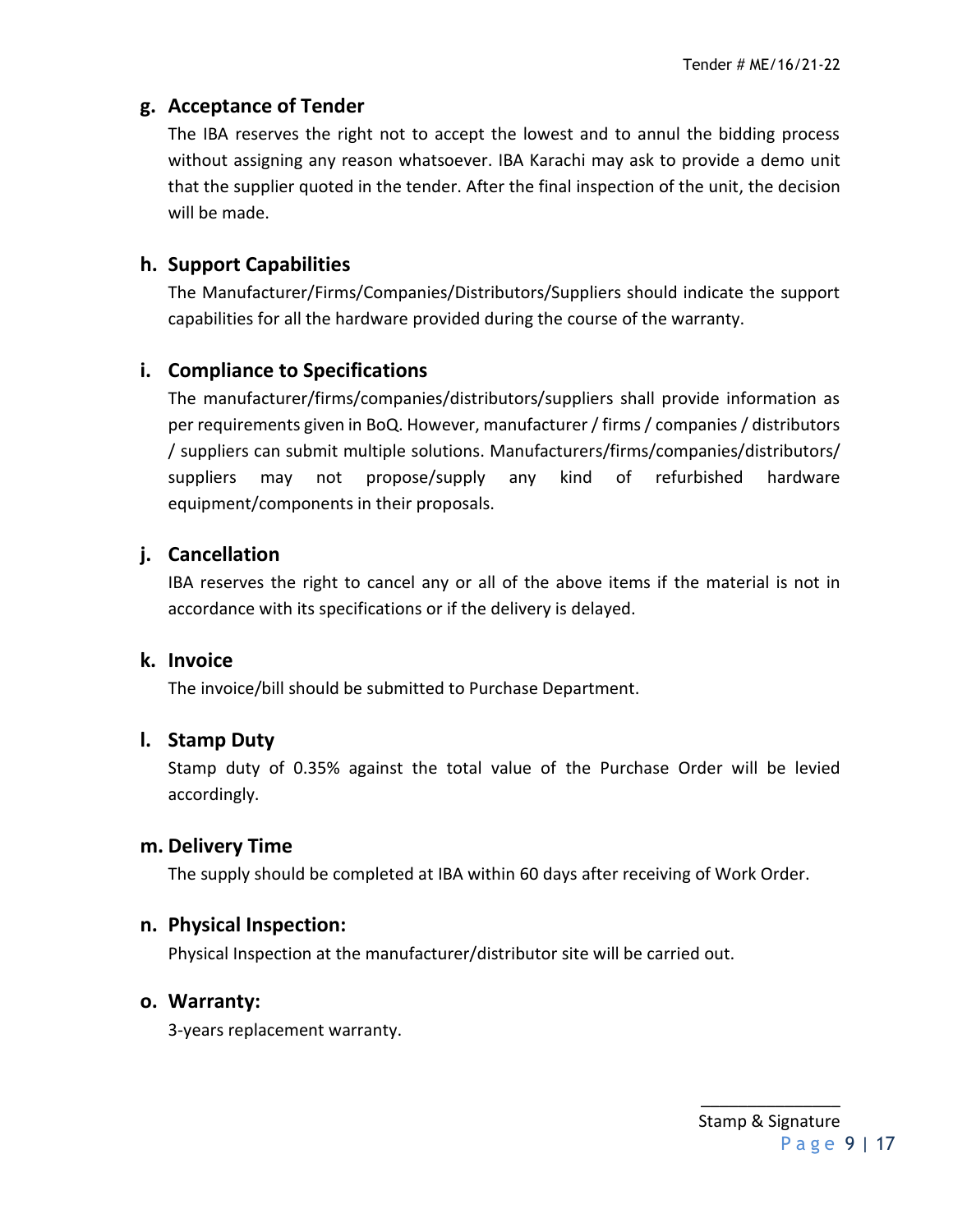# **5. Integrity Pact**

- (a) Its intention is not to obtain the Provide & Supply work of any Contract, right, interest, privilege, or other obligation or benefit from the IBA or any administrative or financial offices thereof or any other department under the control of the IBA through any corrupt practice(s).
- (b) Without limiting the generality of the forgoing the Bidder represents and warrants that it has fully declared the charges, fees, commission, taxes, levies etc, paid or payable to anyone and not given or agreed to give and shall not give or agree to give to anyone within the IBA directly or indirectly through any means any commission, gratification, bribe, gifts, kickback whether described as consultation fee or otherwise, with the object of obtaining or including the Provide & Supply or service contract or order or other obligations whatsoever from the IBA, except that which has been expressly declared pursuant hereto.
- (c) The Bidder accepts full responsibility and strict liability for making any false declaration/statement, not making full disclosure, misrepresenting facts or taking any action likely to degrade the purpose of declaration, representation and warranty. It agrees that any contract/order obtained aforesaid shall without prejudice to any other right & remedies available to the IBA under any law, contact, or other instruments, be stand void at the discretion of the IBA.
- (d) Notwithstanding any right and remedies exercised by the IBA in this regard, Bidder agrees to indemnify the IBA for any loss or damage incurred by it on account of its corrupt business practice & further pay compensation to the IBA in any amount equivalent to the loss of any commission, gratification, bribe, gifts, kickback given by the company/firm/supplier/agency/bidder as aforesaid for the purpose of obtaining or inducing Provide & Supply/work/service or other obligation or benefit in whatsoever from the IBA.

## **Note:**

**This integrity pact is a mandatory requirement other than auxiliary services/works.**

 $\frac{1}{2}$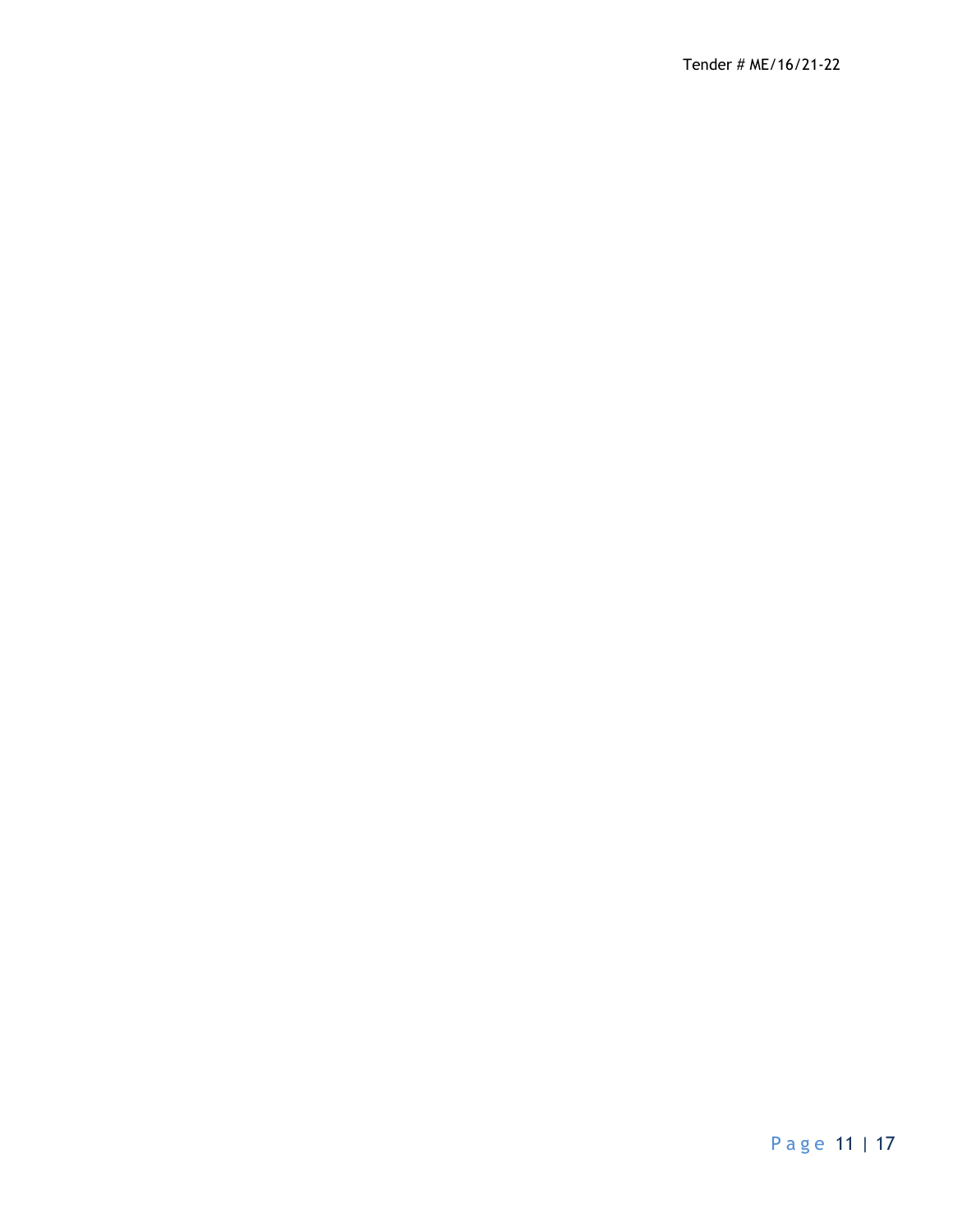# **6. Bidder Qualification Criteria**

| Sr.<br>No. | <b>Mandatory Eligibility Criteria (attach supporting document)</b>                                                                                       | <b>Remarks</b><br>Yes / No |
|------------|----------------------------------------------------------------------------------------------------------------------------------------------------------|----------------------------|
| 1.         | Last three years of relevant experience.                                                                                                                 |                            |
| 2.         | Last 3 years' turnover with a minimum of 2.5 million (per<br>year) as Bank Statement and Annual Return                                                   |                            |
| 3.         | Sales tax registration certificate with last month's return<br>copy of both FBR and/or SRB and NTN certificates at the<br>time of submission of the bid. |                            |
| 4.         | Manufacturer, Authorized dealer or distributor of the<br>quoted brand                                                                                    |                            |
| 5.         | PSQCA certified product                                                                                                                                  |                            |

\_\_\_\_\_\_\_\_\_\_\_\_\_\_\_\_ **Stamp & Signature** Stamp & Signature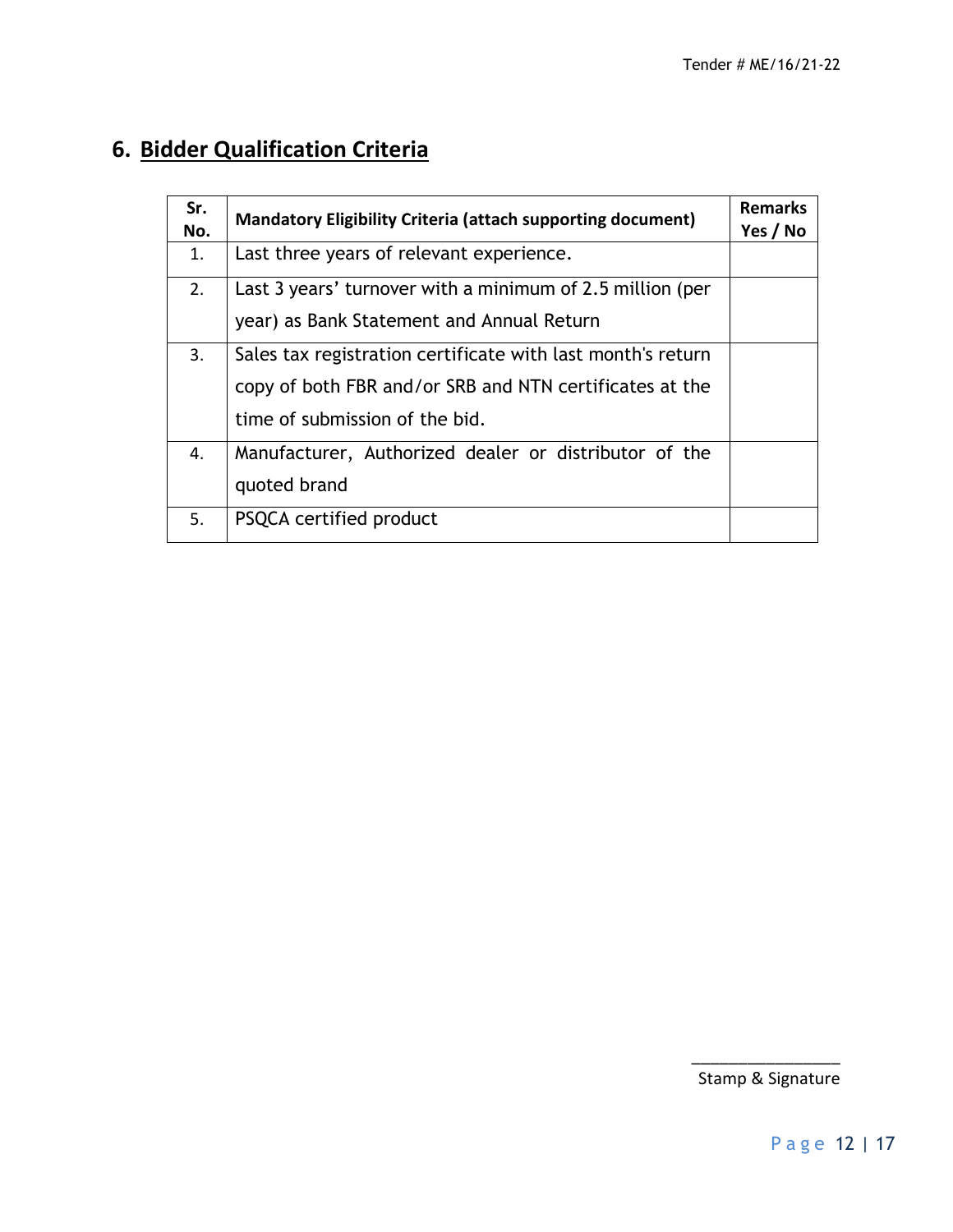# **7. Bill of Quantity:**

| Sr. | <b>Description</b>            | Quoted       | Qty   | Rate                    | <b>Amount</b> |
|-----|-------------------------------|--------------|-------|-------------------------|---------------|
| No. |                               | <b>Brand</b> |       |                         |               |
| 1.  | <b>SMD Light</b>              |              | 485   |                         |               |
|     | 17W                           |              | units |                         |               |
|     | Cool Daylight (5500 to 6500K) |              |       |                         |               |
|     | Type: Surface                 |              |       |                         |               |
|     | Shape: Round                  |              |       |                         |               |
|     | Brand: Philips or Equivalent  |              |       |                         |               |
| 2.  | <b>SMD Light</b>              |              | 105   |                         |               |
|     | 10W                           |              | units |                         |               |
|     | Cool White                    |              |       |                         |               |
|     | Type: Recessed                |              |       |                         |               |
|     | Shape: Round                  |              |       |                         |               |
|     | Brand: Philips or Equivalent  |              |       |                         |               |
| 3.  | <b>LED Bulb</b>               |              | 160   |                         |               |
|     | 4W                            |              | units |                         |               |
|     | Warm White                    |              |       |                         |               |
|     | Type: Candle                  |              |       |                         |               |
|     | Brand: Philips or Equivalent  |              |       |                         |               |
|     |                               |              |       | <b>Total</b>            |               |
|     |                               |              |       | 17% GST (if applicable) |               |
|     |                               |              |       | <b>Grand Total</b>      |               |

*Grand Total Rupees (in words***)**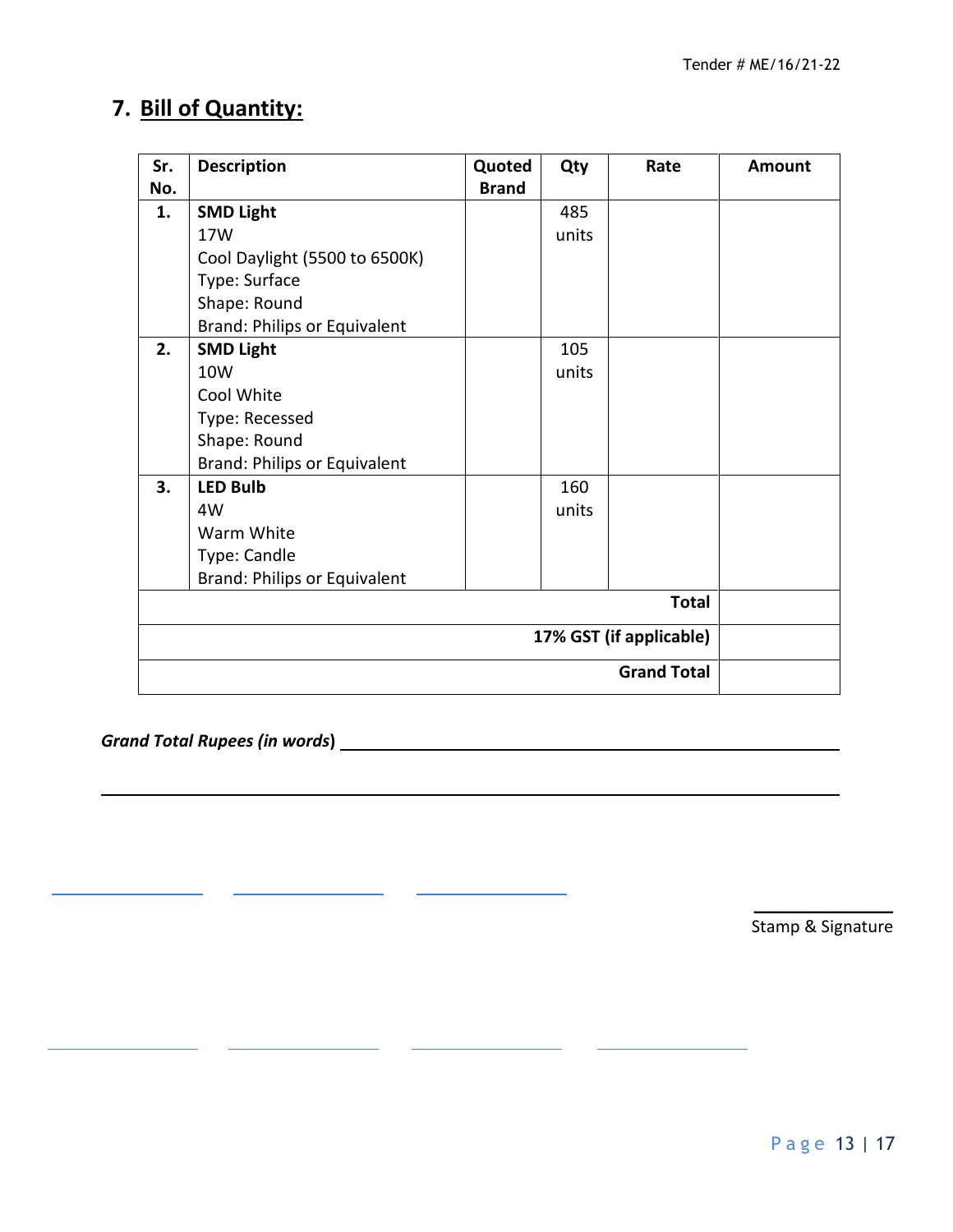It is hereby certified that the terms and conditions have been read, agreed upon and signed.

| M/s |  |
|-----|--|
|     |  |
|     |  |
|     |  |
|     |  |
|     |  |
|     |  |
|     |  |
|     |  |
|     |  |
|     |  |
|     |  |
|     |  |
|     |  |
|     |  |
|     |  |
|     |  |

\_\_\_\_\_\_\_\_\_\_\_\_\_\_\_\_ Stamp & Signature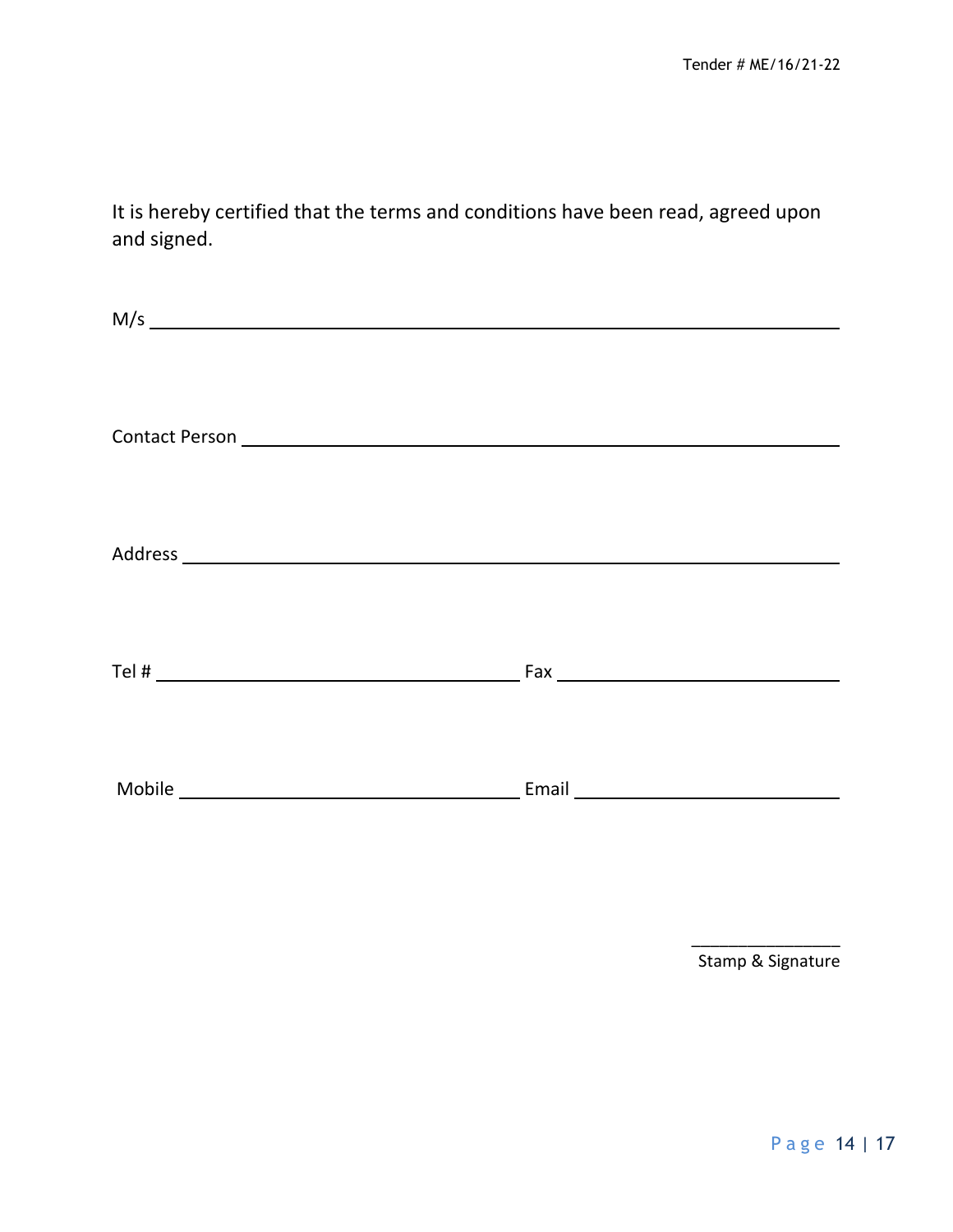# **8. General Conditions of Contract**

THIS AGREEMENT is executed at KARACHI, on this day \_\_\_\_\_\_\_\_\_\_\_\_\_\_\_, 2022.

#### **BETWEEN**

**M/s. Institute of Business Administration, Karachi** through its **Registrar**, located at Main Campus, University Enclave, Karachi, hereinafter called and referred to as "IBA" (which expression shall wherever the context so permits, be deemed to include its legal representatives, executors, successors and assigns) of the FIRST PART.

**AND M/s. \_\_\_\_\_\_\_\_\_\_\_\_\_\_\_\_\_\_\_\_\_\_\_\_\_\_\_,** having its office at **\_\_\_\_\_\_\_\_\_\_\_\_\_\_\_\_\_\_\_\_\_\_\_\_\_\_\_\_\_\_\_\_\_\_\_\_,** hereinafter referred to as "THE SUPPLIER" (which expression shall wherever the context so permits be deemed to include its legal representatives, executors, successor and assign), through its proprietor **Mr \_\_\_\_\_\_\_\_\_\_\_\_\_**, holding CNIC No. \_\_\_\_\_\_\_\_\_\_\_\_\_\_\_\_\_\_\_\_\_ on the SECOND PART.

**WHEREAS** "IBA" intends to obtain Supply of SMD Lights & LED Bulbs vide tender # ME/16/21-22 (IBA requirement) up to the satisfaction & handing over the material(s) to the "IBA" having accepted the offer in a finished form complete in all respect.

#### **NOW IT IS HEREBY AGREED & DECLARED BY** AND BETWEEN THE PARTIES AS FOLLOWS:

#### **WITNESSETH**

"IBA" hereby offer to appoint "THE SUPPLIER" as their supplier for the specific purpose of "Supply of SMD Lights & LED Bulbs". "THE SUPPLIER" hereby agree to the offer of the "IBA" in acceptance of the terms & conditions herein below forth.

#### **Article I:**

#### **DUTIES & SCOPE OF SUPPLY & SERVICES AND AGREEMENT**

- 1.1 "THE SUPPLIER" agrees to Provide & Supply SMD Lights & LED Bulbs to "IBA" whenever and wherever form is required as per the terms & conditions of this Agreement.
- 1.2 "THE SUPPLIER" will coordinate their work with the Head of Procurement, of the "IBA" who will assist "THE SUPPLIER" in the supervision of the proposed Supply of SMD Lights & LED Bulbs.
- 1.3 "THE SUPPLIER" will visit the Procurement Department located at Main Campus, University Road, Karachi as & when required with a prior appointment.
- 1.4 All logistic charges will be borne by "THE SUPPLIER".
- 1.5 Delivery time must be within 60 days from the date of the Purchase Order.

#### **Article II PAYMENT**

2.1 Payment will be made on or before 60 days after delivery and submission of the invoice.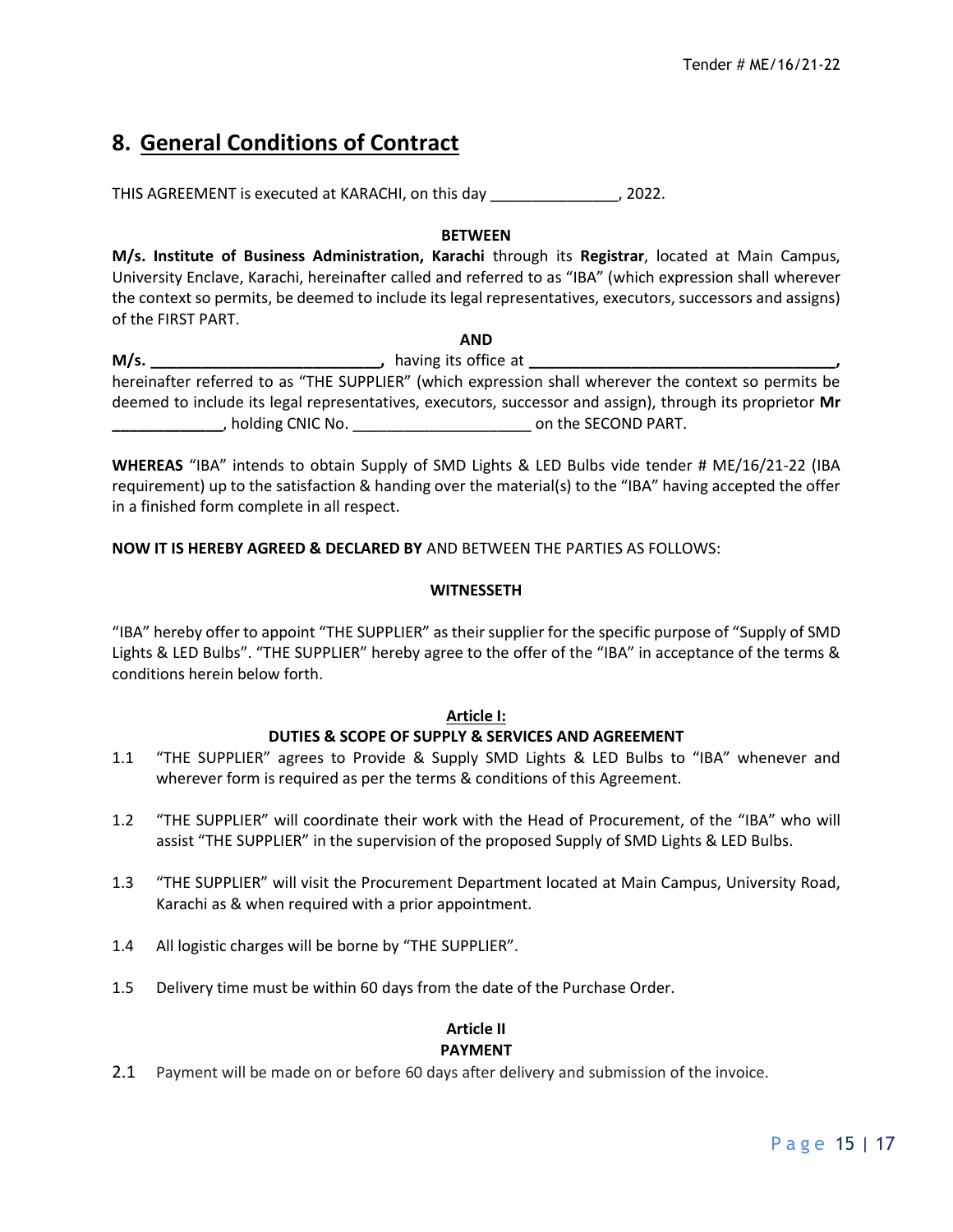#### **Article III WARRANTY**

3.1 Comprehensive onsite OEM warranty.

#### **Article IV REMUNERATION**

- 4.1 The cost offered by the SUPPLIER is Rs.  $\qquad \qquad$  (inclusive of all taxes) Supply of SMD Lights & LED Bulbs vide tender # ME/16/21-22 variation may occur. The cost is inclusive of labor /transportation/supplies/taxes/levies/custom duties etc.
- 4.2 Liquidity damages a the rate of 2% per month, of the total agreed on payment as per Work Order, of the total cost, will be imposed in case of delayed delivery services. Services will be deemed completed in finished form as per specification and "THE SUPPLIER" have to deliver the required number of Supply of SMD Lights & LED Bulbs to IBA.
- 4.3 Performance Security 5% of the total amount of Work Order will be provided by "THE SUPPLIER".
- 4.4 Stamp Duty @ 0.35% of the cost of the Purchase Order will be deposited in the Government treasury by the SUPPLIER. This paid Stamp Duty challan would be submitted along with the Bill / Invoice.
- 4.5 Tax(es)/Challan(s)/Levy(ies)/Custom Duties etc, if any or additional will be paid/borne by THE SUPPLIER as per SRO/Notification.

#### **Article V**

#### **ARBITRATION**

5.1 In case of any dispute, difference or question which may at any time arise between the parties hereto or any person under them, arising out in respect of this letter of intent or this subject matter hereof shall be referred to the Registrar of the IBA for arbitration/settling of the dispute, failing which the decision of the court law in the jurisdiction of Karachi binding to the parties. The Arbitration proceedings will be governed by the Arbitration Act, of 1940 and the Substantive and procedural law of Pakistan. The venue shall be Karachi.

#### **Article VI TERMINATION**

6.1 "IBA" may terminate this agreement if the job is not executed according to the requirement at any time after issuing a 15 days notice.

#### **Article VII INDEMNITY**

7.1 "THE SUPPLIER" in its individual capacity shall indemnify and keep IBA and any person claiming through IBA fully indemnified and harmless from and against all damages, costs and expenses caused to or incurred by "THE SUPPLIER", as a result of any defect in the title of IBA or any fault, neglect or omission by the "THE SUPPLIER" which disturbs or damage the reputation, quality or the standard of services provided by "IBA" and any person claiming through the IBA.

#### **Article VIII NOTICE**